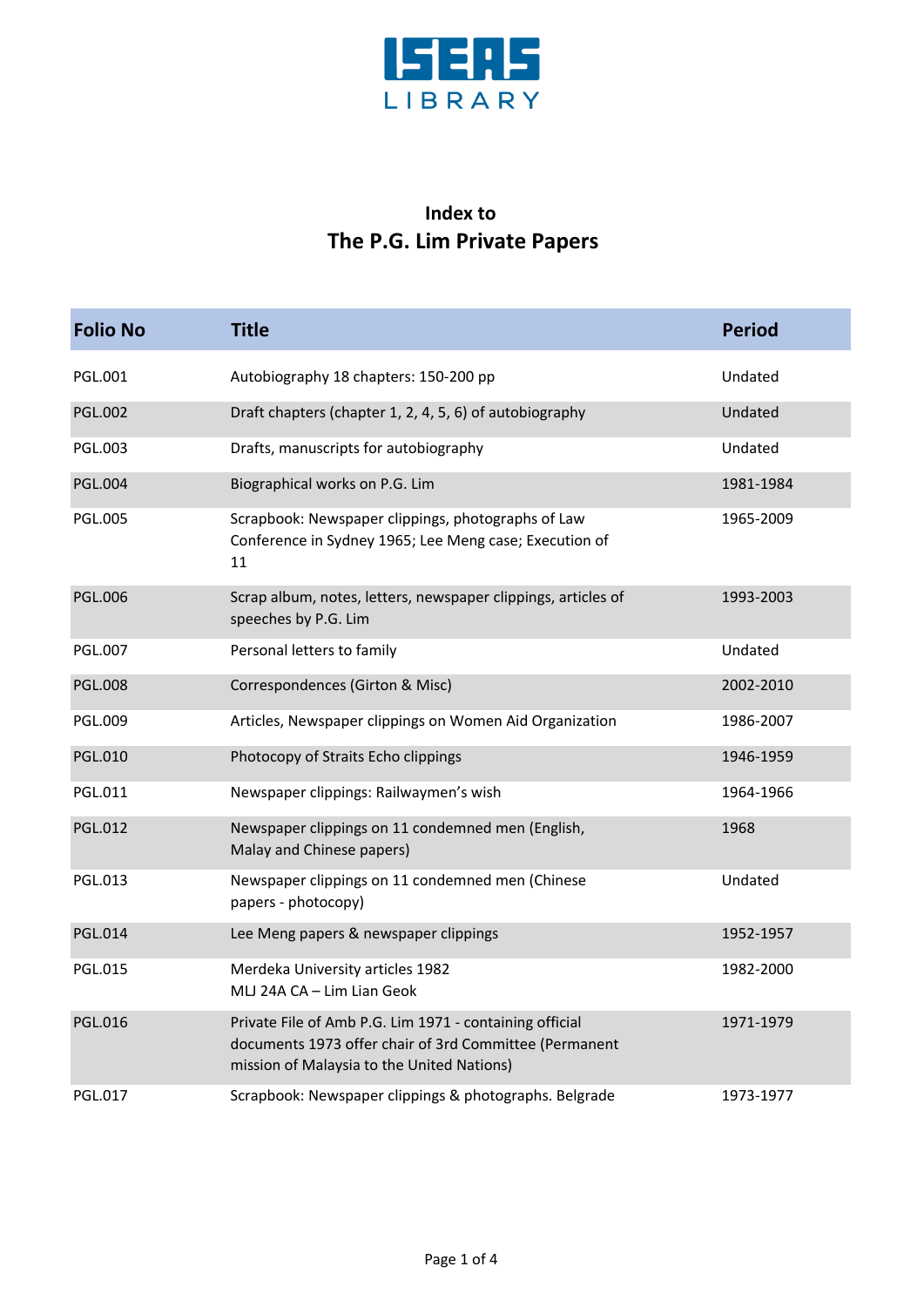

| <b>Folio No</b> | <b>Title</b>                                                            | <b>Period</b> |
|-----------------|-------------------------------------------------------------------------|---------------|
| <b>PGL.018</b>  | Confidential report to PM on International Arbitration<br>Centre        | 1982-1999     |
| PGL.019         | <b>Regional Arbitration articles</b>                                    | 1982-2004     |
| <b>PGL.020</b>  | <b>International Arbitration Centre</b>                                 | 2002          |
| PGL.021         | The Regional Centre for Arbitration, KL, newsletters                    | 2001-2005     |
| <b>PGL.022</b>  | Regional Arbitration Centre newsletter                                  | Undated       |
| PGL.023         | Regional Arbitration Centre correspondences, newspaper<br>clippings     | 2007          |
| <b>PGL.024</b>  | News clips on P.G. Lim (Arbitration)                                    | Undated       |
| <b>PGL.025</b>  | Newspaper clippings, letters & other documents on P.G.<br>Lim           | 1982-1992     |
| <b>PGL.026</b>  | National Integration Act with Mavis Puthucheary                         | 2002-2005     |
| <b>PGL.027</b>  | Arts Council minutes of meeting of General Council<br><b>Meetings</b>   | Undated       |
| <b>PGL.028</b>  | Articles & research notes on Penang Chinese Business<br>connection      | Undated       |
| PGL.029         | Various photocopies Straits Settlements (Penang)<br>Association         | Undated       |
| <b>PGL.030</b>  | Kolej Tunku Abdul Rahman                                                | Undated       |
| PGL.031         | Album of scrap notes & clippings                                        | Undated       |
| <b>PGL.032</b>  | Newspaper clipping - GE 1964 when P.G. Lim stood as<br>Labour candidate | Undated       |
| PGL.033         | Clippings: Dingle Foot                                                  | Undated       |
| <b>PGL.034</b>  | SCBA (Golden Jubilee) Souvenir 1950                                     | 1950          |
| <b>PGL.035</b>  | May 13 before and after - Tunku Abdul Rahman                            | Undated       |
| <b>PGL.036</b>  | Local elections reviving international arbitration                      | 1960-2008     |
| PGL.037         | Official correspondences up to 2007                                     | Undated       |
| <b>PGL.038</b>  | 1971 diary                                                              | 1971          |
| PGL.039         | 1972 diary                                                              | 1972          |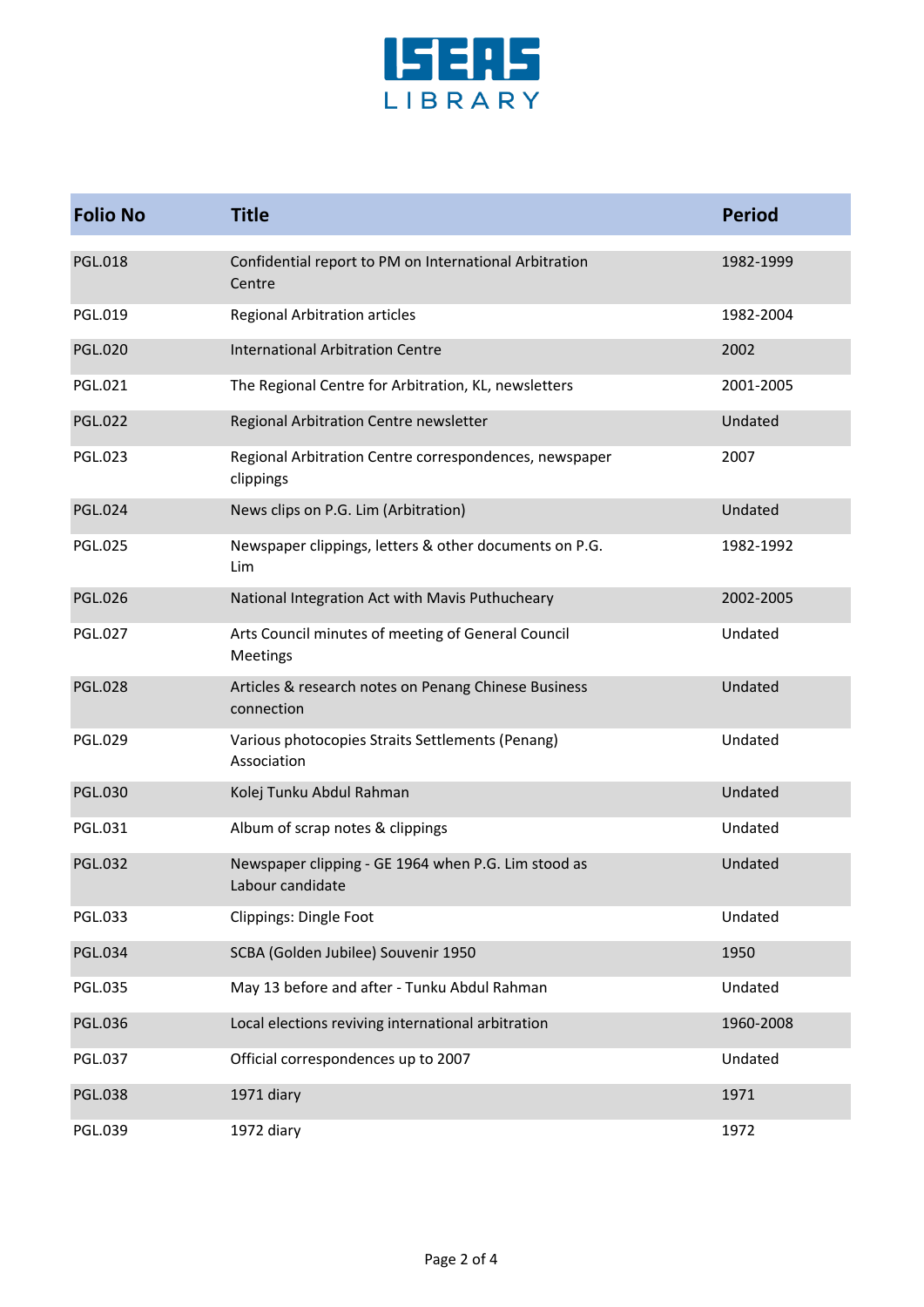

| <b>Folio No</b> | <b>Title</b>                                                                                                 | <b>Period</b> |
|-----------------|--------------------------------------------------------------------------------------------------------------|---------------|
| <b>PGL.040</b>  | 1972 diary                                                                                                   | 1972          |
| PGL.041         | 1973 diary                                                                                                   | 1973          |
| <b>PGL.042</b>  | 1975 diary                                                                                                   | 1975          |
| <b>PGL.043</b>  | 1976 diary                                                                                                   | 1976          |
| <b>PGL.044</b>  | 1977 diary                                                                                                   | 1977          |
| <b>PGL.045</b>  | 1978 diary                                                                                                   | 1978          |
| <b>PGL.046</b>  | 1978 diary                                                                                                   | 1978          |
| <b>PGL.047</b>  | 1979 diary                                                                                                   | 1979          |
| <b>PGL.048</b>  | 1980 diary                                                                                                   | 1980          |
| <b>PGL.049</b>  | 1986 diary                                                                                                   | 1986          |
| <b>PGL.050</b>  | 2008 personal notebook                                                                                       | 2008          |
| <b>PGL.051</b>  | Notes on Dr Ismail Abdul Rahman                                                                              | Undated       |
| <b>PGL.052</b>  | Second & Third Malaysia Plan                                                                                 | Undated       |
| <b>PGL.053</b>  | Drafts speech delivered at MCA on 25 November 2004                                                           | 2004          |
| <b>PGL.054</b>  | Suara Merdeka (Vol 1, No. 2 (Dec 1950) - (Apr-June 1953)                                                     | 1950-1953     |
| <b>PGL.055</b>  | The history of the Labour party of Malaya                                                                    | 1992          |
| <b>PGL.056</b>  | Riding the storms: radicalisation of the Labour Party of<br>Malaya, Penang Division, 1963-69                 | 2002          |
| <b>PGL.057</b>  | Report of the Committee appointed to examine the<br>question of elections to the Federal Legislative Council | Undated       |
| <b>PGL.058</b>  | The Memali incident                                                                                          | 1986          |
| <b>PGL.059</b>  | Articles on P.G. Lim                                                                                         | 1967-2011     |
| PGL.060         | Report of the proceedings of the Legislative Council                                                         | 1954          |
| PGL.061         | Information from CO1030, DO169, FO/109 (Merger,<br>Communism, etc)                                           | Undated       |
| PGL.062         | Information on Ho Ah Loke (Film maker)                                                                       | 1982 - 2001   |
| PGL.063         | Information on Lim Cheng Ean                                                                                 | 2002-2007     |